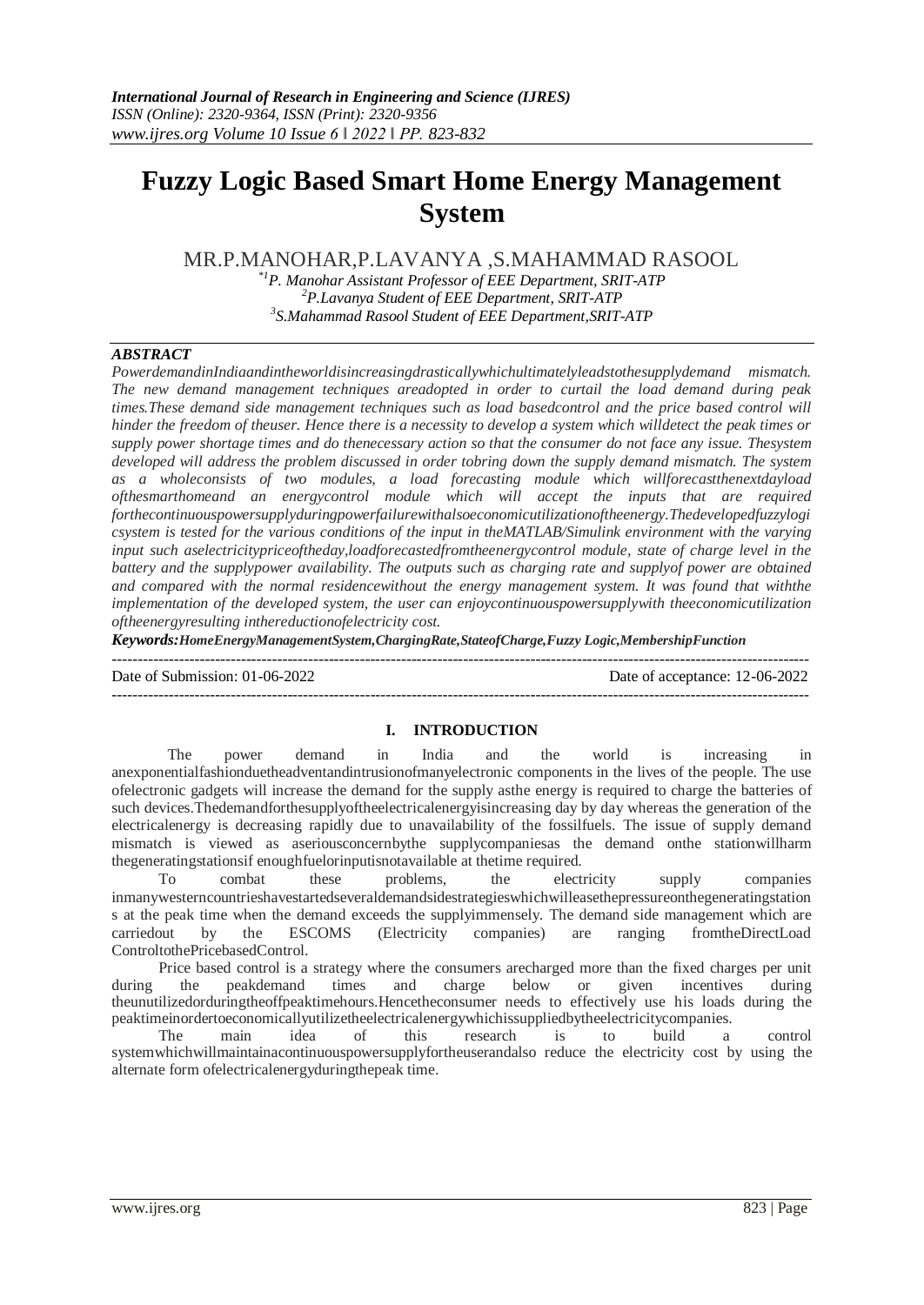## **II. LITERATURE SURVEY**

#### *A.* .*LiteratureReviewonLoadForecasting*

Load forecasting is a research theme which is mostly focusedfrom the generation aspect. Load forecasting is carried out inorder to understand the demand in the next five to six years sothattheadditionalequipmentcanbeaddedtothepowersystemtomeet the demand.

Inthepresentcontext,loadforecastingiscarriedoutinorderto charge the batteries in the energy control module only to therequired level. Also if load forecasting module can provide thevalues of the load of the household prior to twenty-four hours,the controller would be able to decide to switch the powersupply from the electricity board to the battery source in thetimesofpeakdemand inordertoavoidhighcharges.

In [1], load forecasting model is discussed to the dynamicpricing model power system which is also based on the factorof reducing the load on the power system and also economicusageofelectricalenergybytheconsumer.Theliteraturefirstdiscusses the pricing models like real time pricing, time of useprice and critical peak pricing in detail. Then the differentmethodsofloadforecastingsuchasstatisticalbasedloadforecasting and artificial intelligence-based load forecasting isdiscussed.

In[2],theauthortalksabouttheloadforecastingfortheHEMSapplication.Theloadforecastingishelpfulinschedulingthe operationoftheESS.Basedonthedataobtainedintheloadforecastingmodule,thecharginganddischarging of the batteries are done in order to reduce theelectricity cost and to continuously supply the electricity whenin high demand. The paper converses the different types offorecastingmethodsavailablefortheshorttimeloadforecasting taking into account of all the subsequent factorsintoaccountlikeaccuracy,timerequired tosolveetc.

In [3], the author has implemented a fuzzy based forecastingmodel for a power system based in the history data available.The fuzzy based system is used in the load forecasting modelasthedecisionstakenbytheloadforecastingmodelisdependent on the rules which are already formed in the rulebases. The rule base of the fuzzy systems can be formed by theexpert knowledge in the domain. The rules are firstformedand are entered into the fuzzy inference engine. Then the rulesare tested for all possible values of the input. If the outputobtained is not desirable, the rules are updated in the inferenceengine.

#### *B. LiteratureReviewontheEnergyManagementTechniques*

In [4], the HEMS is developed taken into the account of gridsupply availability, tariff of the electrical energy, SOC of thebattery andtheavailability of therenewableenergy sources.To carry out the research, the authors have built a model houseon 35 sq.mm plot which simulates the real life conditions forconsumption of the energy. The built house is equipped withthe roof top solar panel for the supply of the energy to thebattery. The loads are again classified into critical and non-critical where all the previous literature had done so far. Eachsimulation is carried out taking into account of the loadingprofileoftheequipmentandtheinputfactorswhichismentioned above.

In [5], the literature discusses the control of the energy flowduring peak and the off peak times through the grid and fromthe battery. The literature also discusses the integration of thePVand the storageina smarthome.

The PV cells are usedto charge the batteries during peakhours and during off peak hours, supply from the electricityboardisusedastheinputtothechargingofthebattery.Microcontroller based control system will take the decision ofcharging of the battery and the energy flow by taking intoaccount of the peak hours which is already communicated adaybefore.

In [6], the literature talks about the optimization of costconsidering the user comfort level into picture. The user haschoice to enter the criteria of selection of equipment accordingto theneed base. The various optimization algorithmslikegame theory, PSO, GA and MDP have been discussed in theliterature.

The literature also speaks about the conditions like on gridmode and off grid mode. In on grid mode, the HEMS eitherreceives or supplies energy. The off grid mode is a conditionwhen there are any outages and problems in the power systemand the HEMS is not able to communicate with the powersupply company. Hence the HEMS utilizes only the energysupplied by the renewable sources. The HEMS is implementedusingtheMDPalgorithmtakingTOUpricingmodelintoconsideration. The maximum charging rate of the batteries areconsidered tobe onetenthofitsratedcondition.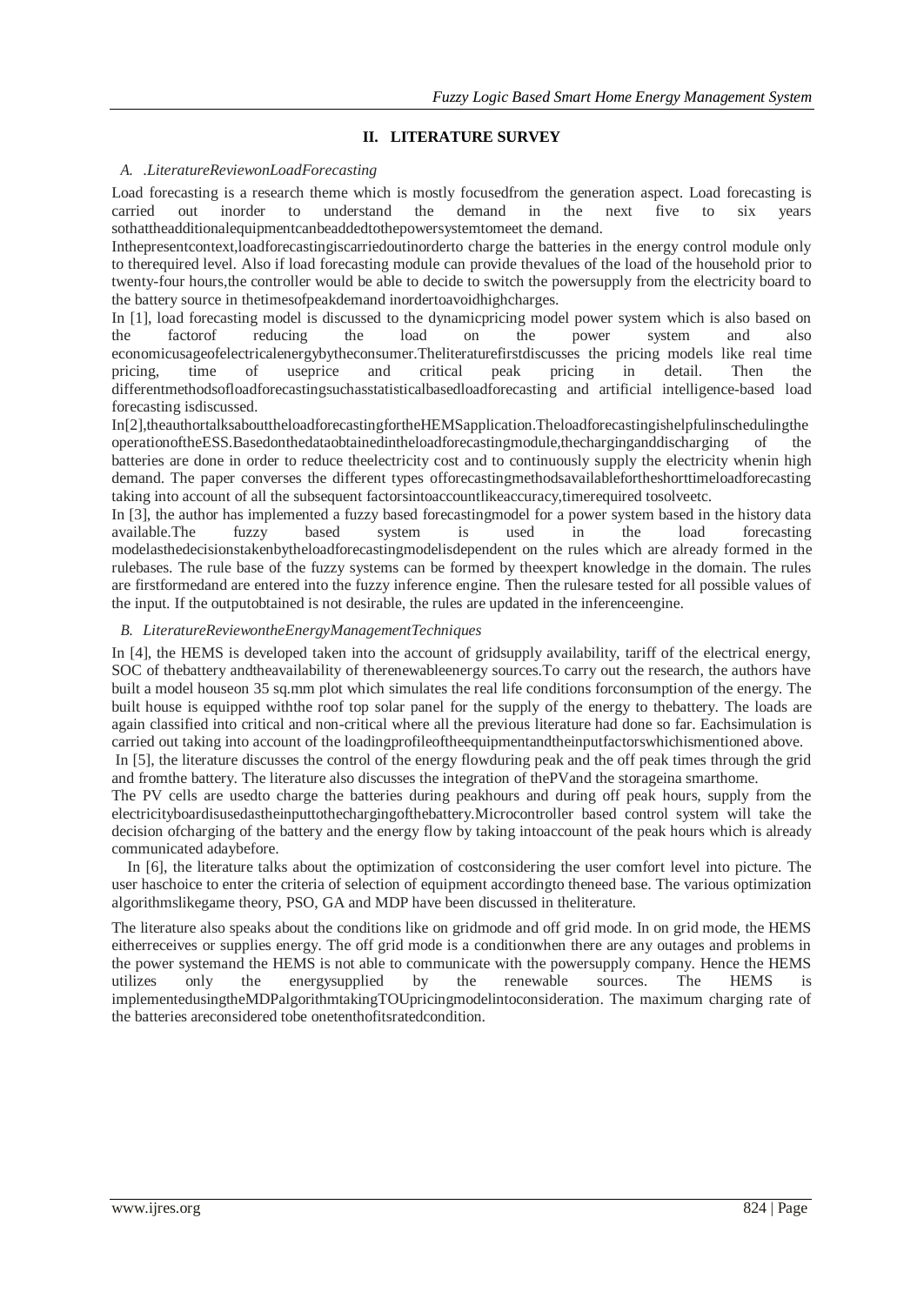### **III.DESIGN OF SMART HOME ENERGY MANAGEMENT SYSTEM**

#### *A. FuzzyLogic*

The block diagram in Fig.1 shows the fuzzy logic systemwhich contains all the modules required for obtaining a controlofaparticularsystem.Theinputsandtheoutputsofthesystemare always crisp inputs, but for processing inside the fuzzyinference engine the values are converted into the fuzzy inputsusingfuzzificationinterfaceanddefuzzificationblocks.



#### **Fig:1Fuzzy LogicBlockDiagram**

#### *B. MembershipFunctions*

Membershipfunctionsarethevalueswhichgivesthevalues of the degrees of the truthfulness to the universe ofdiscourseoftheinput.Theinputrangewhichisnormallyrepresented on the x axis is defined a relationship between thetruth and false value by using a membership functions. Thechoice,shapeandnumberofmembershipfunctionsareusuallya choiceofafuzzylogic designer.

Therearevariousshapesofthemembershipfunctionsavailablefortheusesuchassingleton,Gaussian,Gbell,Gaussian 2f etc. The curve which represents the membershipfunctionsaredenotedbytheGreekletterμ. Thedifferentmembershipfunctionsrequiredifferentparametertobedefined.

### *C. Fuzzification*

The fuzzification is a process of converting the real valuedinputvariablesintothecrispvaluesusingthedefinedmembership functions. The fuzzification process is carried outby the fuzzifier which is at the input stage of the fuzzy system.Fuzzy sets have a set of boundary values without crisp values without crisp values without crisp values.Itcancontainelementsonlywithapartialdegreeofmembership.FuzzysetAofuniverseXisdefinedbyafunctionμ

A(x),calledmembershipfunction, forsetA

 $\mu$ A(x): X  $\rightarrow$  {0, 1}, where  $\mu$ A(x) = 1 if x is totally in A; $\mu$ A(x)=0ifxisnotin A; $0 \le \mu$ A(x)<1ifxispartlyinA;

*D. EvaluationofRules*

Fuzzy logic operations are carried out based on the rules thatdefine the inputs. The fuzzy set rules are compliment to thenormal crisp operation rules. The normal crisp rules are AND,ORandNOTfunctions.Hencethereshouldbeafuzzyequivalent of the said functions which operate on the degree ofthe truthfulness. The equivalent rules for AND, OR and NOTfunctions are min, max and compliment functions. These canberepresentedbythefollowingequations as:-

 $\mu A \cup B(x) = max[\mu A(x), \mu B(x)]$ 

 $\mu A \cap B(x) = \min[\mu A(x), \mu B(x)] \mu \bar{A}(x) = 1 - \mu A(x)$ 

#### *E. FuzzyBasedLoadForecastingMethod*

This section discusses the design of a fuzzy logic system fortheloadforecastingmoduleoftheSmartHomeEnergyManagement System. The load forecasting module will acceptthe inputs such as previous day load, time of the day and thetemperature to predict the load of the next day. The nonlinearrelationship which exists between the inputs and the outputscan be modelled using the fuzzy logic system which can bemodelledusingthefuzzylogicrule base.

Load forecasting technique which is usually carried out inthe power system level takes into consideration the time of  $\overline{\phantom{a}}$ 

theday,temperatureandsimilardayloadconditionsintoconsiderationastheforecasteddaydependsonallthementioned factors.

As time and temperature increases, the load on the powersystem increases which is conventionally followed in manyhouse hold. As the temperature increases, people tend to usethe air conditioner more. Hence the load on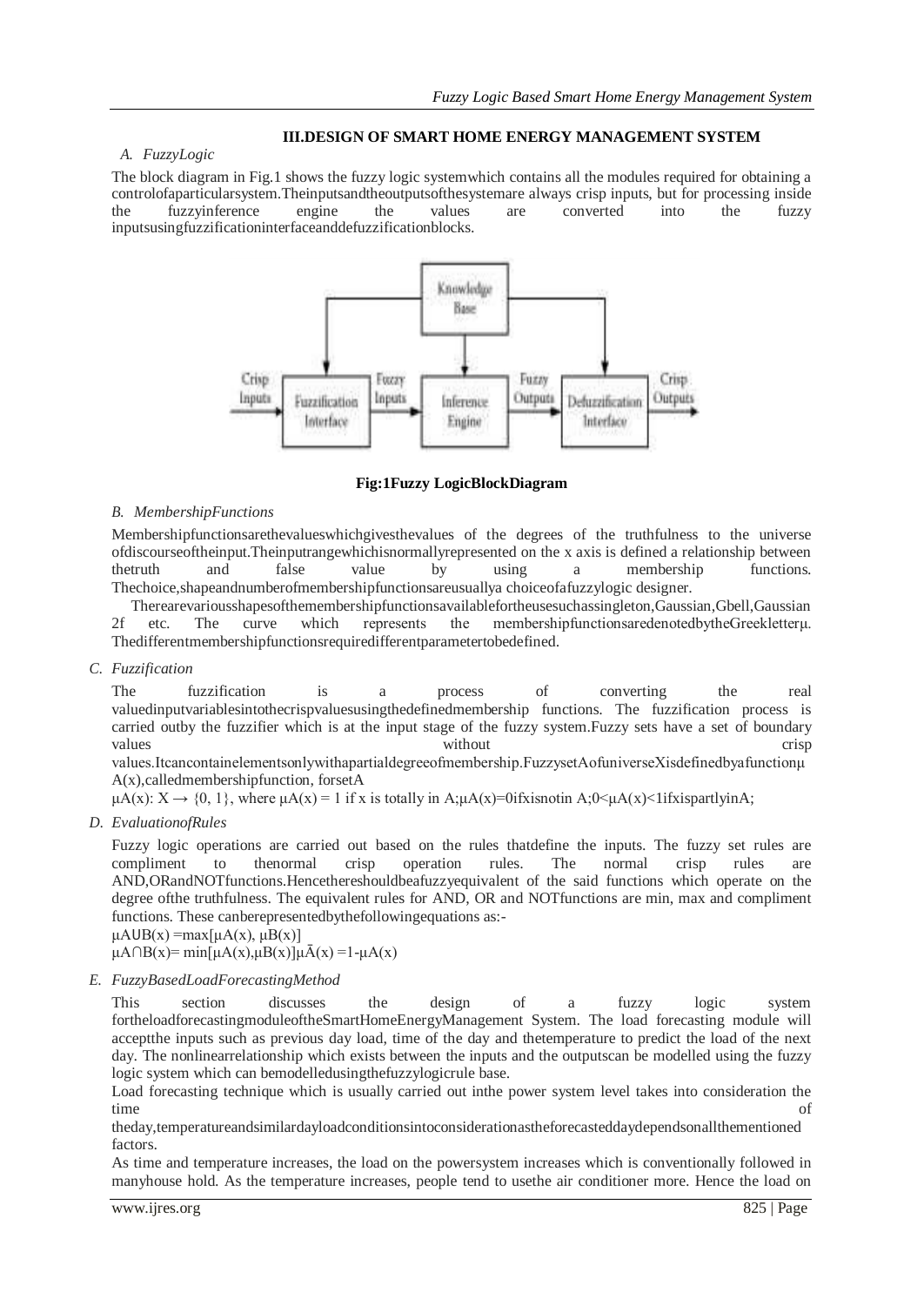the power systemincreasesrapidly.TofacilitatetheloadforecastingintheHEMS, same concept is used wherethe inputs to the systemremainssame as discussed above.



**Fig:2DevelopedLoadForecastingModule**

Theinputdataset,timeofthedayisdividedintofivemembership functions which are in the range of 0 hours to 23hours.



**Fig:3MembershipFunctionofTime**

The next input data set, temperature is also divided into fivemembershipfunctionsfromtherangeof14to34degreeCelsius



**Fig:4MembershipFunctionofTemperature**

The last input data set which is similar day load is ranging from the 800 Watts to the 2400 Watts is divided into the five membership function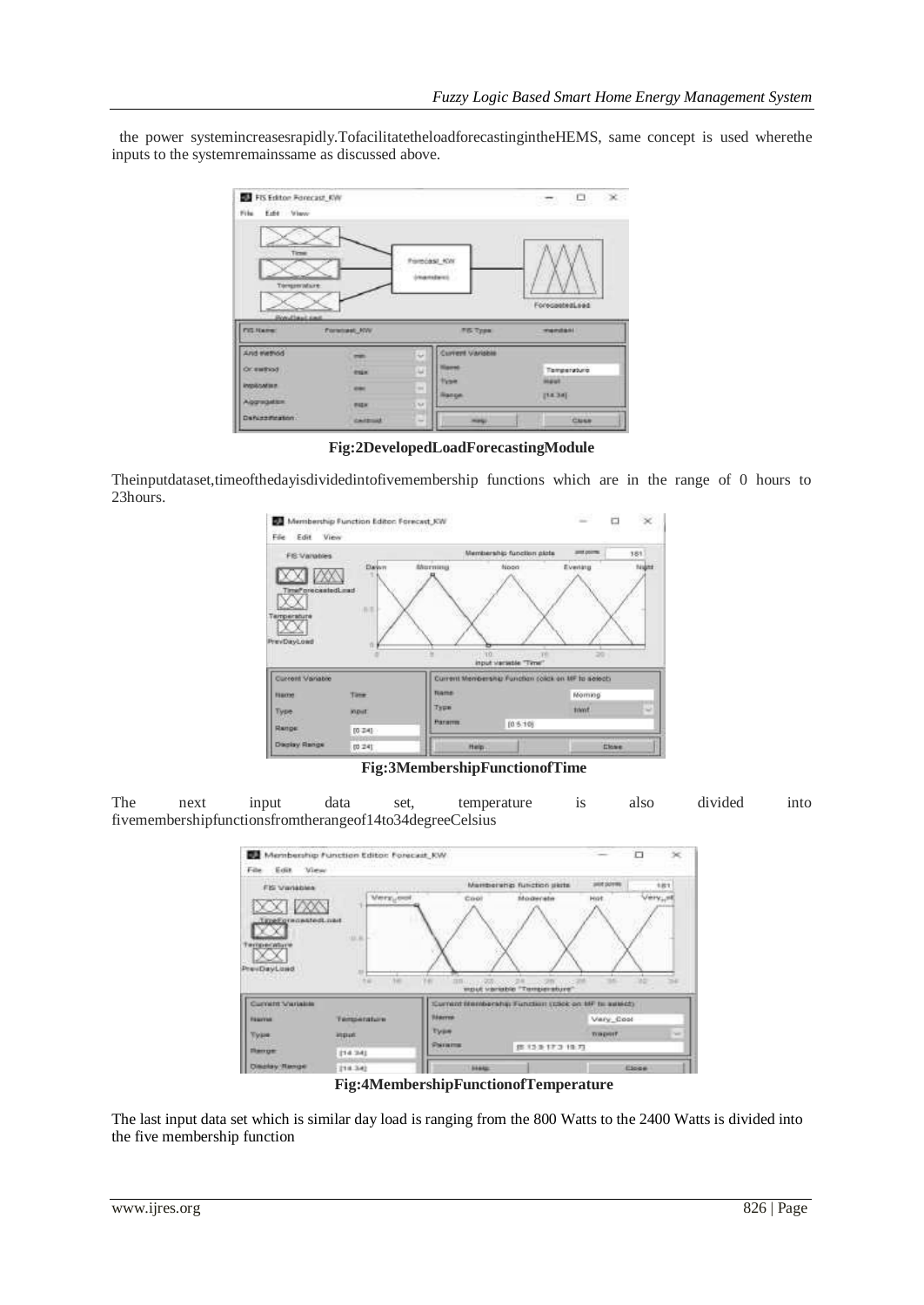

 **Fig:5MembershipFunctionofPreviousDayLoad**

Theoutputdatasetwhichneedstobeobtainedfromthecombination of the input data set is as also in the similar rangeas of the input similar day load and is also divided into fivemembershipfunction.

## *A. FuzzyBasedEnergyControlModule*

Oncetheforecastedloadisgeneratedfortheparticularresidence for the next day, the electricity price for the same<br>isalso obtained from the electricity supply board. The isalso obtained from the electricity supply board. The pricingmodeladoptedhereisassumedtobeofdynamicpricingmodel type and the prices of the next day is already availabletothe userprior totwenty-four hours.

Theinputstothefuzzylogicsystemisasfollows:-

- 1) ElectricityPrice
- 2) ForecastedLoadDemand
- 3) Stateofcharge ofthe Battery
- 4) SupplyPoweravailableatthebattery
- Theoutputsofthedesignedfuzzylogicsystemaregivenbelow: -
- 1) Chargingrateofthebattery
- 2) Switchtoelectricitysupplyboardpower
- 3) Switchtobatterysource

As the system should take decisions for the charging the batteries before in hand to switch from the boards, future values are taken in the inputs for the load demand electricity boards,future values are taken in the inputs for the load demand andthesupplypoweravailability.Todecidetheamountofhourstobe taken as the future input of the system, batteries are takenintoconsideration.



**Fig:6DevelopedEnergyControlModuleusingFuzzy**

Theinputelectricitypriceisdividedintothreemembershipfunctionsas low,mediumand high.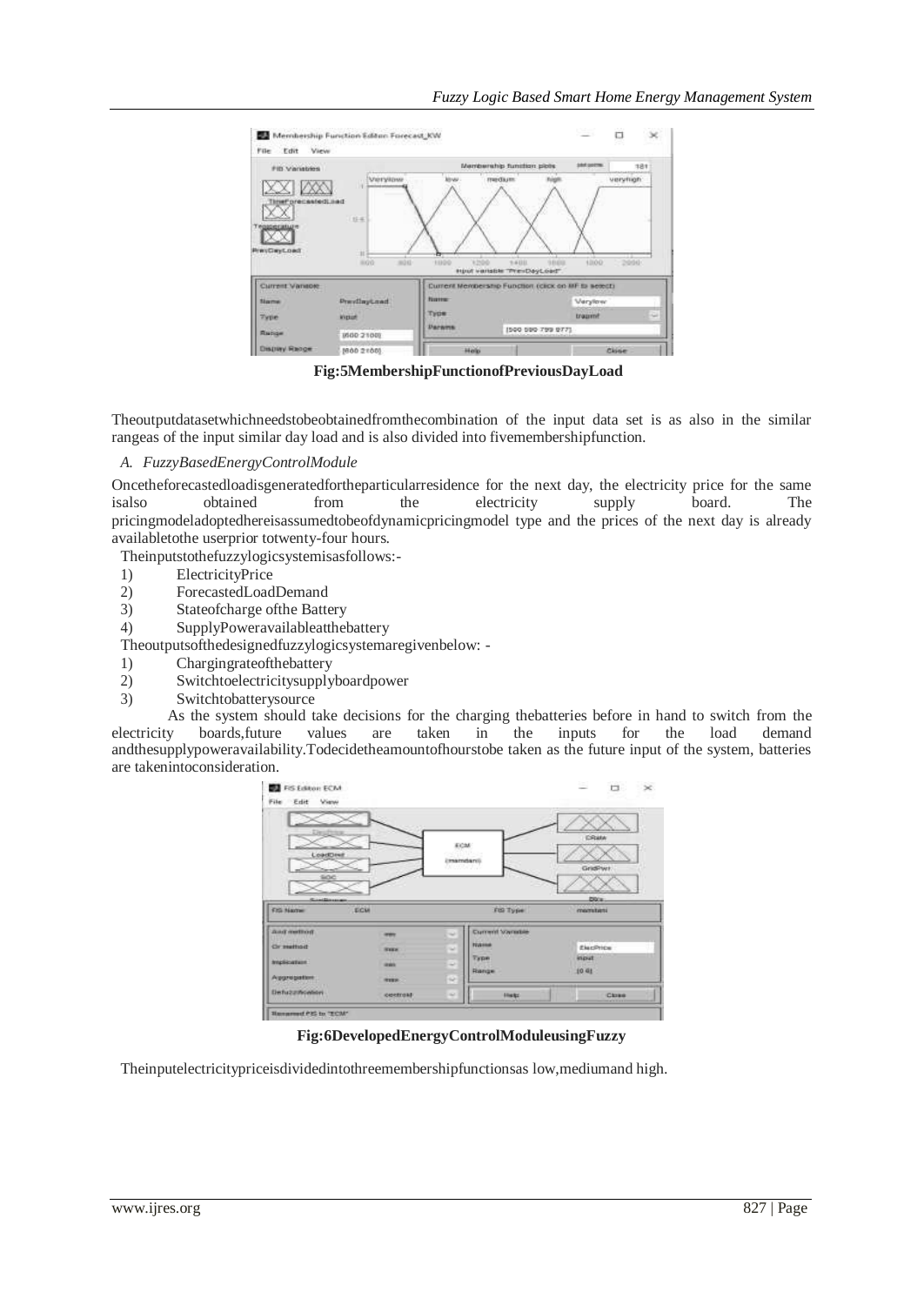

**Fig:7Membershipfunction ofElectricityPrice**



**Fig:8MembershipFunctionofLoadDemand**

Thefourthinputthesystemisthesupplypoweravailability. The electricity company gives information for thesame<br>before in hand for the consumer. As the possible before in hand for the consumer. As the possible valuesofpoweravailabilitycaneitherbe1or0,thesingletonmembership function is used at two values of 1 and 0. Thesameis shownintheFig.9.

| FIS Variables                          |                   |                      | Membership function plots.                           | provi controlle. |       | 101     |
|----------------------------------------|-------------------|----------------------|------------------------------------------------------|------------------|-------|---------|
|                                        | Noteville<br>1264 |                      |                                                      |                  |       | Avalian |
| <b>CRAIN</b><br><b><i>INCPERIA</i></b> |                   |                      |                                                      |                  |       |         |
|                                        |                   |                      |                                                      |                  |       |         |
|                                        | 1.1               |                      |                                                      |                  |       |         |
| <b>GridFiwi</b><br><b>Jerse</b>        |                   |                      |                                                      |                  |       |         |
|                                        |                   |                      |                                                      |                  |       |         |
| SOC<br>Btry                            | ٠                 |                      |                                                      |                  |       |         |
| $\overline{\text{2}}$                  | 0.9               | 9.2<br>DOM:<br>41.41 | $10 - 40$<br>8.50<br>input vertable."SupPawer"       | ALC UP<br>25     | te to |         |
| Current Variatie                       |                   |                      | Current Mexiconship Fundion (chick on MF in select): |                  |       |         |
| <b>Hisma</b>                           | SupPower          | <b>REARFING</b>      |                                                      | Avisie           |       |         |
|                                        | <b>MAGNET</b>     | Тури                 |                                                      | <b>Kramf</b>     |       | u       |
| $79$ ne<br>Ranger                      | $19 - 71$         | Parama               | <b>CONTRACTOR</b><br>11 1 11                         |                  |       |         |

**Fig:9MFofSupplyPoweravailability**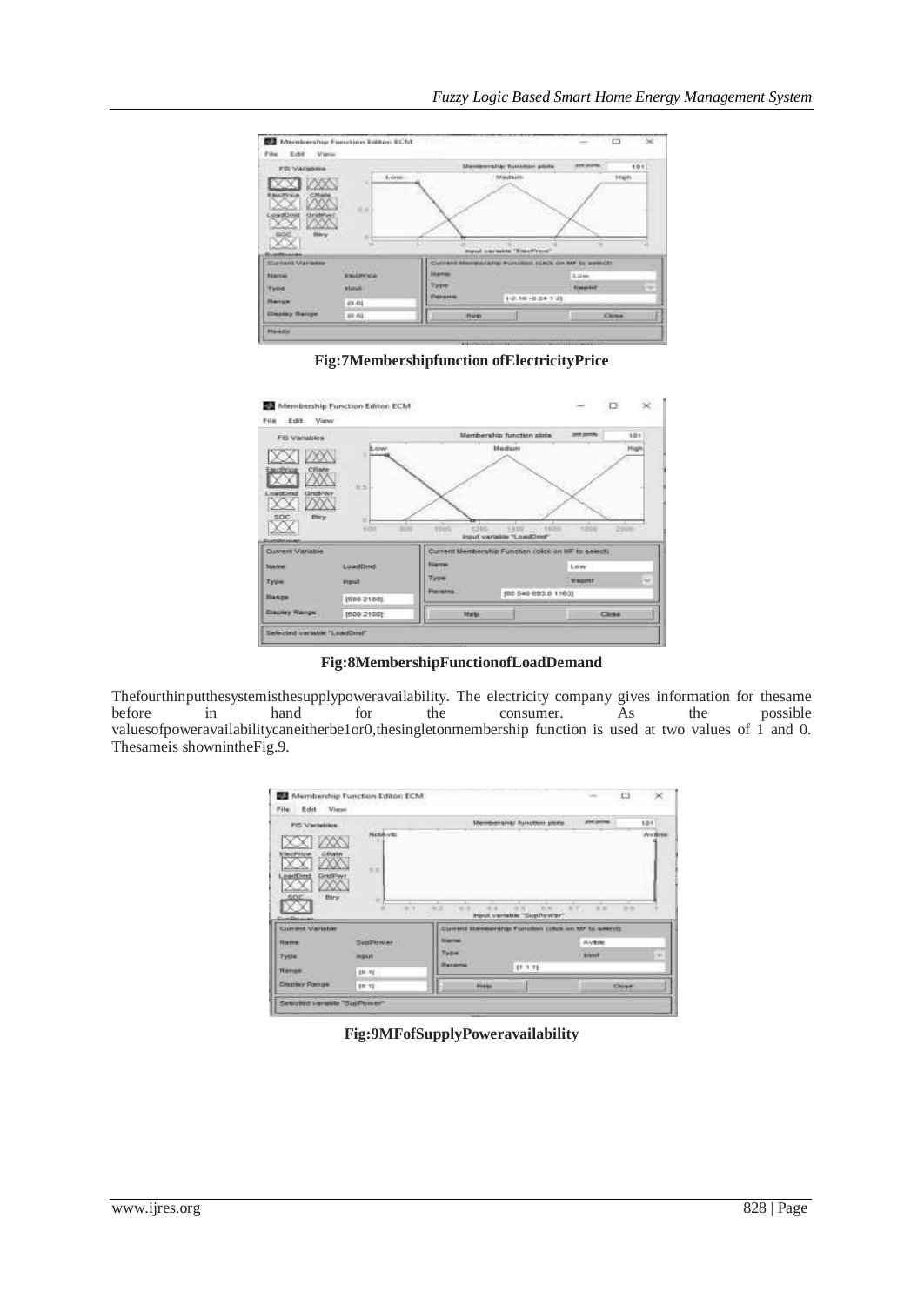The outputs of the system are the rate of charging thebatteries,connectionfromthegridandtheconnectionfromthebattery. Its membership functions are as shown in the belowFig.10and11.



**Fig:10MembershipFunctionofChargingRate**

| <b>FIS Variables</b>                                            |                                     |                         | Manbership function plate                             | per porma          | tat      |
|-----------------------------------------------------------------|-------------------------------------|-------------------------|-------------------------------------------------------|--------------------|----------|
| ElecPrice<br><b>CRate</b><br><b>CEO/MPage</b><br><b>GAICINE</b> | NotCommot.<br>003 FTL 10<br>百压<br>m |                         |                                                       |                    | Continut |
| <b>Hitry:</b><br>80C                                            | d<br>0.1                            | 当正<br>$3 - 2$<br>\$1.40 | $-1.5$<br>收回<br>exhaut variable "Biry"                | 当正<br>$\mathbb{R}$ | 3.5      |
| Claremed Variation                                              |                                     |                         | Current Membership Function (clock on MF its select). |                    |          |
| <b>Marron</b>                                                   | <b>Citry</b>                        | <b>MAINE</b>            |                                                       | Cennedi            |          |
|                                                                 | <b>Bustain</b>                      | Type                    |                                                       | ---<br>trient      | w        |
| Type.<br>Range                                                  | 排 打                                 | Parama                  | 27.7.91                                               |                    |          |

**Fig:11MembershipFunctionofConnectiontoBatteryPower**

## **III. TESTING OF DEVELOPED SYSTEM**

The load forecasting model which is designed in the fuzzylogictoolboxistestedusingtheSimulinksoftware.Theinputsto the system is provided using the constant blocks and theoutput of the system is obtained using the display block as inFig. 12. The data for testing the load forecasting model such asprevious day load and time has been taken reference from the[7].



**Fig:12 TestingofLoadforecastingModule**

The testing of the energy control module is also done using theSimulink where all the inputs are given as the constant blocksandtheoutputsareobtainedusingthedisplayblock. The

SimulinkblockdiagramdesignedinordertotestthefuzzylogicdiagramisasshowninthefollowingFig.13.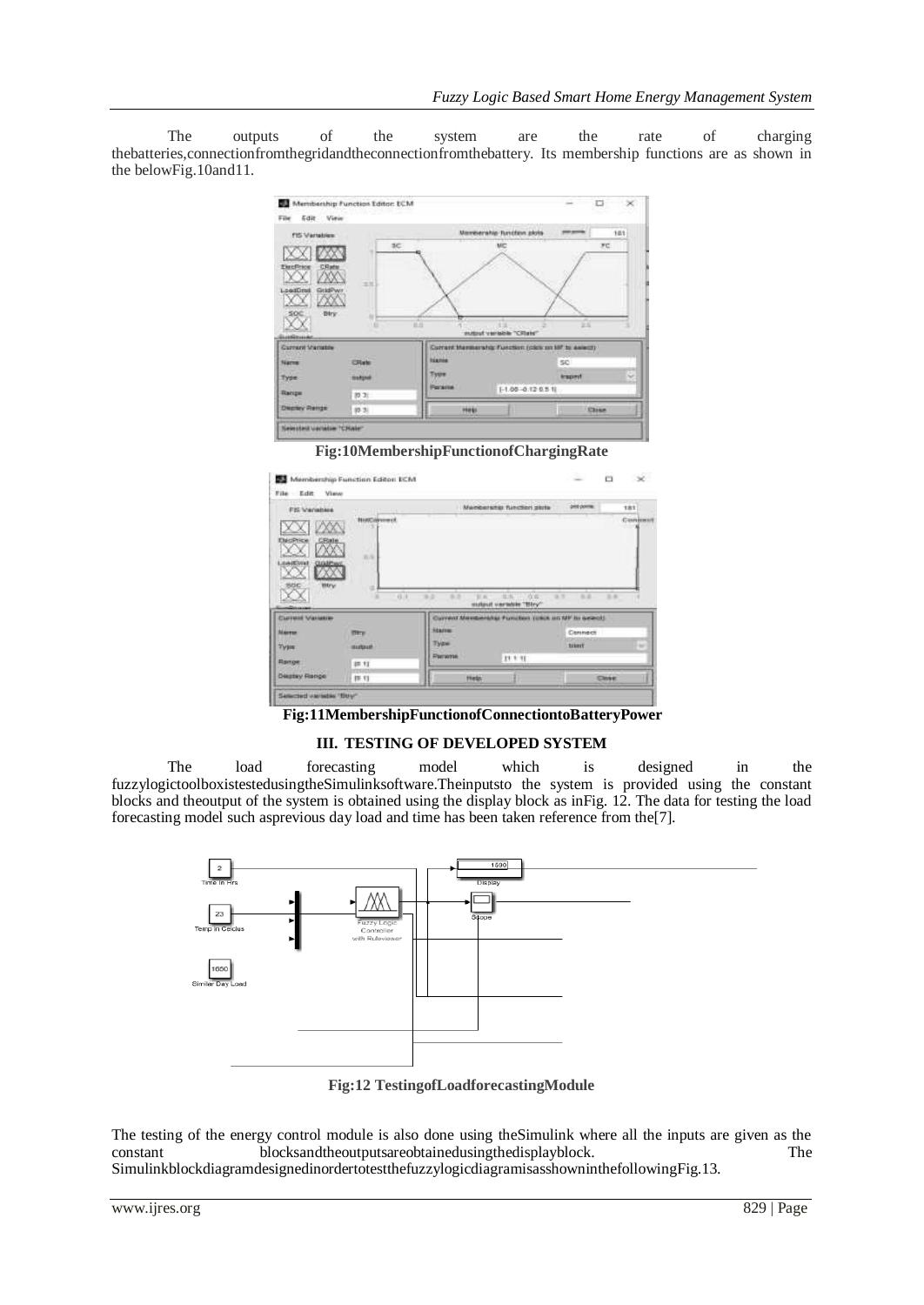

**Fig:13 TestingofEnergyControlModule**

Theinputdataset,theelectricitypriceandthesupplypowerisobtainedfromtheelectricitycompanyandisshowninthebelo wFig.14.



**Fig:14DayAheadElectricityPriceobtainedfromEB**

ThemaincriteriaoftheHEMSdesignedistosupplycontinuous electricity supply keeping energy cost in mind inthedynamicpricingmodel[8].Thesystemshouldalsoeconomically charge the batteries and make it ready in theperiods of non-availability of the electricity or periods of highpeaktime.



 **Fig:15ElectricityConsumptionwithoutSHEMS**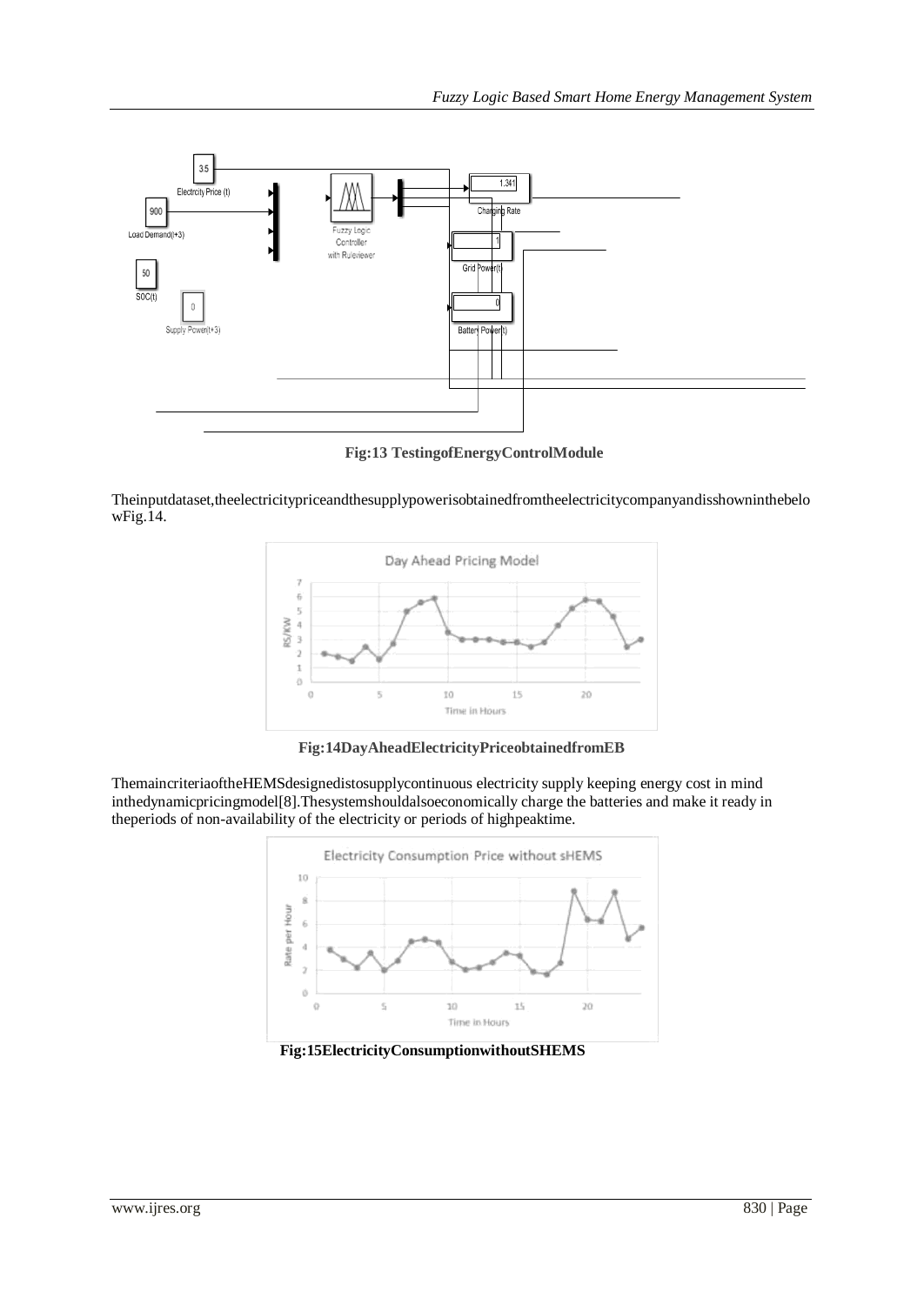

**Fig:16ElectricityConsumptionpricewithSHEMS**

It can be clearly compared from the above Fig. 15 and 16that the electricity consumption rate is zero in the periods ofhighpeakenergyprofileasthesystemwillswitchtothebatteryconsumptionasperthealgorithmdesigned.

The charging rate of the battery is also considered to be invariableaspertheelectricitypriceandthesupplypoweravailability.Asdiscussedearlier,thechargingrateofthebatter yisvariableandhencethelifetimeofthebatteryincreases.



#### **Fig:17ChargingrateoftheBattery**

TheFig.17showsthereductionintheelectricitypricebyatleast40%inthehouseholds whichemploytheSHEMS.

#### **IV. CONCLUSION**

The smart home energy management system is necessary inthe field of Indian domestic energy consumption where theconcept of dynamic pricing model is yet to be introduced. Theenergy management system should also be able to guaranteethe supply at all the times. The load forecasting module is firstdevelopedusingthefuzzylogicsystemwhichtakesinputfrom the past history and generates the future load curve of thehouse. The data which is obtained from the load forecastingmodule is then taken as a reference with other inputs to theenergycontrolsystemwhichwillcontroltheflowoftheenergyinthe smarthome.

Thesmarthomeenergymanagementsystemtakesintoconsideration of nonlinear system of inputs and takes action insupplyingtheelectricalenergycontinuouslywhilealso reducing the cost. This is performed using the energy storagesystemavailableinthesmarthomeandthuschargingthebatteryonlyto the requiredlevel.

#### **REFERENCES**

- [1]. K. Ahsan Raza Khan1, "Load Forecasting and Dynamic Pricing basedEnergyManagementinSmartGrid-AReview,"2015.
- [2]. Yang, Hong-Tzer, Jian-Tang Liao, and Che-I. Lin. "A load forecastingmethod for HEMS applications." *PowerTech (POWERTECH), 2013 IEEEGrenoble*.IEEE,2013.
- [3]. Z. M. Shamseldin, "Short Term Electrical Load Forecasting using FuzzyLogic," SUDAN UNIVERSITY OF SCIENCE AND TECHNOLOGY,Sudan,2015.
- [4]. Rifat BOYNUEGRI, "Energy Management Algorithm for Smart HomewithRenewable Energy Sources,"in*4thInternationalConference onPowerEngineering,EnergyandElectricalDrives*,Istanbul,Turkey,2013.
- [5]. A.R.Al-Ali,"SmartHomeRenewableEnergyManagementSystem,"